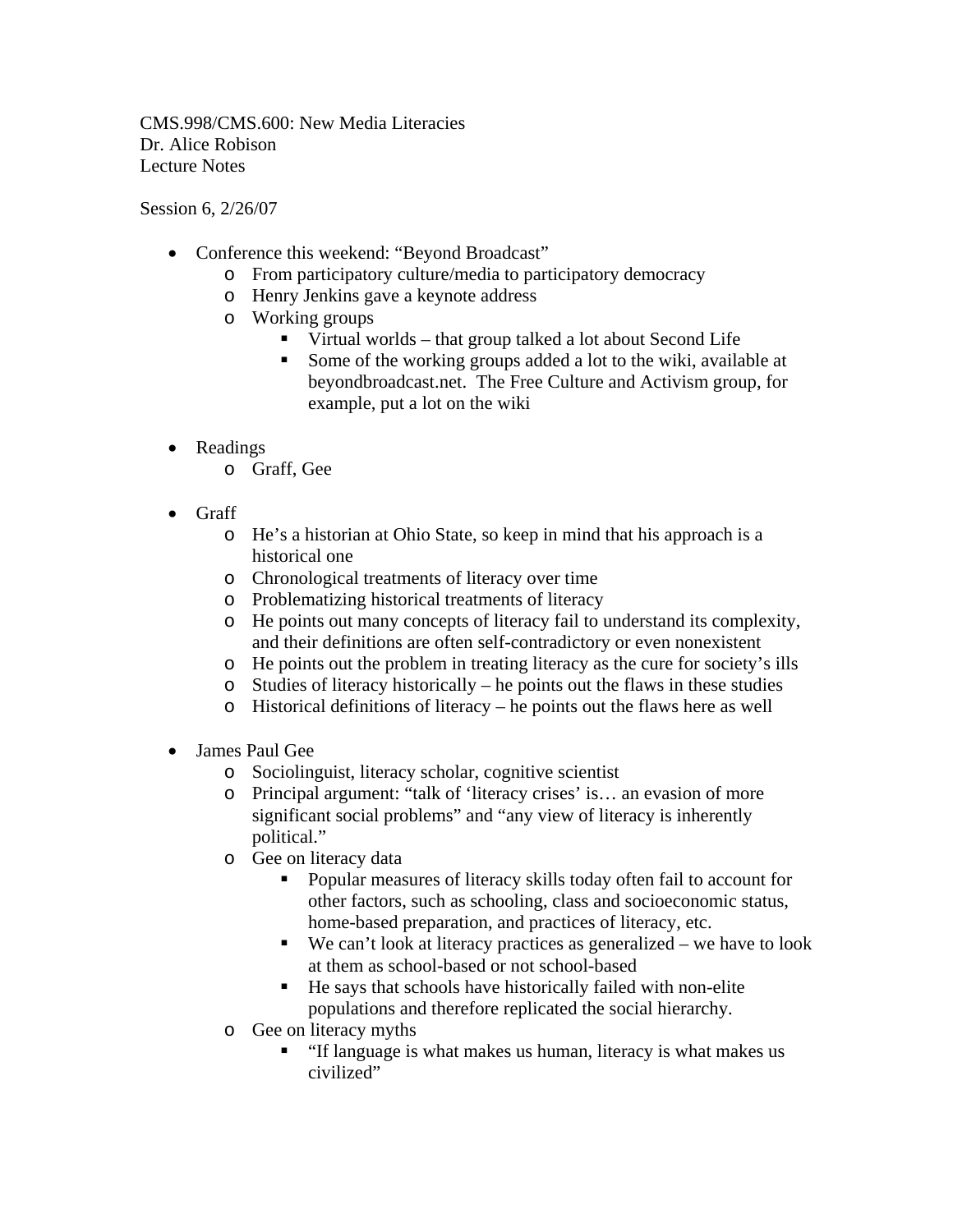- This myth that literacy can work wonders in the world is only useful outside of the context in which literacy is used.
	- That's why you can test well on the verbal SAT, but not be able to write a poem. There are different types of literacies
- o Gee on Plato
	- Plato says that meaning is not necessarily stable or static, but rather comes through a process of communication and dialogue, and in that sense Plato was very useful
	- By Plato's definition literacy can not empower, it can only reinforce
- o Gee on literacy and cognition
	- He emphasizes that there are different kinds of literacy
- o Gee on Freire
	- Literacy in school is not enough: we also have to measure what comes with it
- o Gee on the NLS
	- Literacy means nothing unless it has something to do with the ability to read something (for some reason, purpose, in some place, with some context)
	- Literacy isn't just about the ability to get meaning, it's about the ability to get *this* meaning.
- What's important about all this. What we're doing today.
	- o Until relatively recently, literacy wasn't seen as something that could offer a group power, it was only seen as a measure of who had power.
	- o It was seen as an elite practice
	- o Before new media studies there wasn't a sense of the multiplicity of literacy
	- o Literacy is not about studying static texts. It's about studying what people *do* with such texts. That is a social-science based question, not a humanities-based one.
- Class discussion
	- o Tracking in American schools
	- o Why do some people succeed even though they didn't have the advantages of an educated family?
	- o Tracking is hugely determinative, and students tracked at lower levels tend to begin to fulfill the negative stereotypes and lowered expectations that correspond to those tracks
	- o Where do literacy studies belong? In an English department? An education department? A history department? All of these backgrounds would change the way you study it.
	- o Key points in the history of literacy in the west
		- Catholic schooling
		- **Protestants who focused more on the Bible itself**